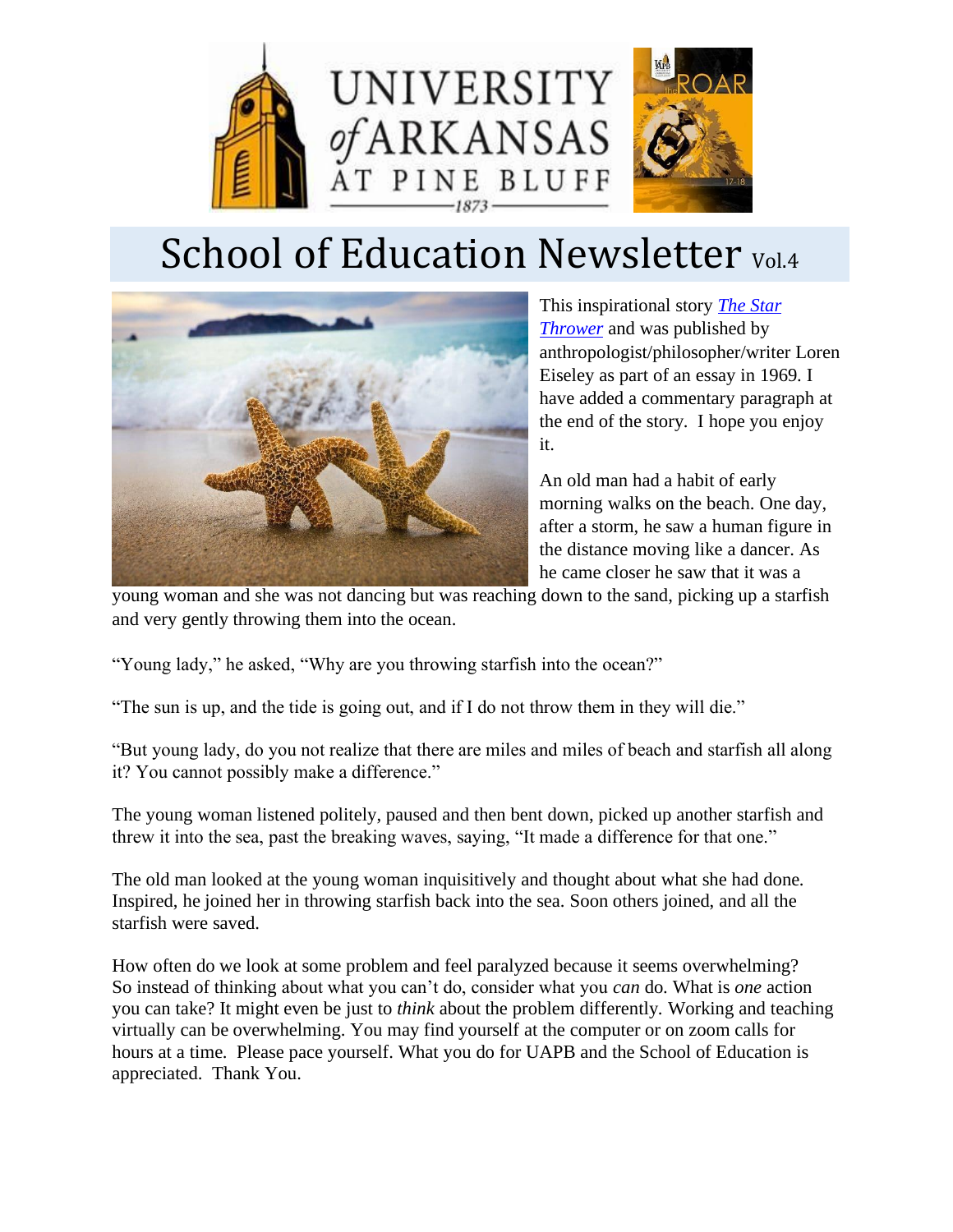# **SCHOOL OF EDUCATION SURVEY RESULTS**

*Thanks to all survey participants for completing the survey on such a short notice. Below are the results of the survey. The first part of the survey asked questions pertaining to the online transition of UAPB's operations. Part II pertained to information regarding Blackboard use and the benefits of virtual instruction.*

#### **PART I**



#### **Considering your complete experience with UAPB transition to total virtual online operation of the university, how comfortable has it been for you?**

*Results: Preliminary data suggest that faculty are overwhelmingly comfortable or comfortable with transiting to total online operations. Staff* 

*somewhat comfortable. Students appear to be split regarding their thoughts about the transition process to online operations; with 33% of the students being somewhat comfortable, 22% of the students being extremely uncomfortable and 19% of students stating they were extremely comfortable with the process.*

#### **How helpful has UAPB been in addressing your online problems?**

*Results. Preliminary data indicates that staff and students have equally split views about how helpful UAPB has been in addressing their online problems. Most faculty indicated that UAPB has been quite helpful in addressing their online problems. The good news is that 18 out of 26 respondents (69%) indicated that the university was somewhat helpful, helpful or extremely helpful in addressing their online problems*.



#### **How helpful has your immediate supervisor or professor been to you during this transition?**

*Results. Preliminary results suggest that 88% of faculty felt positive about the help they have received from their immediate supervisors. The students are not so sure about the help they are receiving from their instructors. Seventy-seven percent (77%) of the students reporting said that their* 

*instructors were somewhat helpful. There is a mixed-bag response from the staff with equal responses in all categories except not helpful which did not receive a respons*e.

#### **How accurate is this statement? "I have the resources and equipment I need to work and do course assignments from home (internet, computer, printer)."**

*Results: Preliminary data suggest that staff and students somewhat have the resources and equipment needed to work from home and do course work. Only 3 out of 17 faculty members indicated that they do not have the resources and equipment to properly work from home.*



## **How well has the School of Education done in terms of keeping you abreast with current information regarding your job or student status?** *Results: Preliminary results suggest that only a small position of students,*

*staff and faculty (0.16%) thinks the School of Education has not done well in terms of keeping them abreast with current information regarding their jobs or student status. Over a third (0.34%) of the students and staff think that the School of Education has done somewhat well. Nearly fifty percent (0.49%)* 

*responded that the School of Education did well or extremely well in keeping them informed.*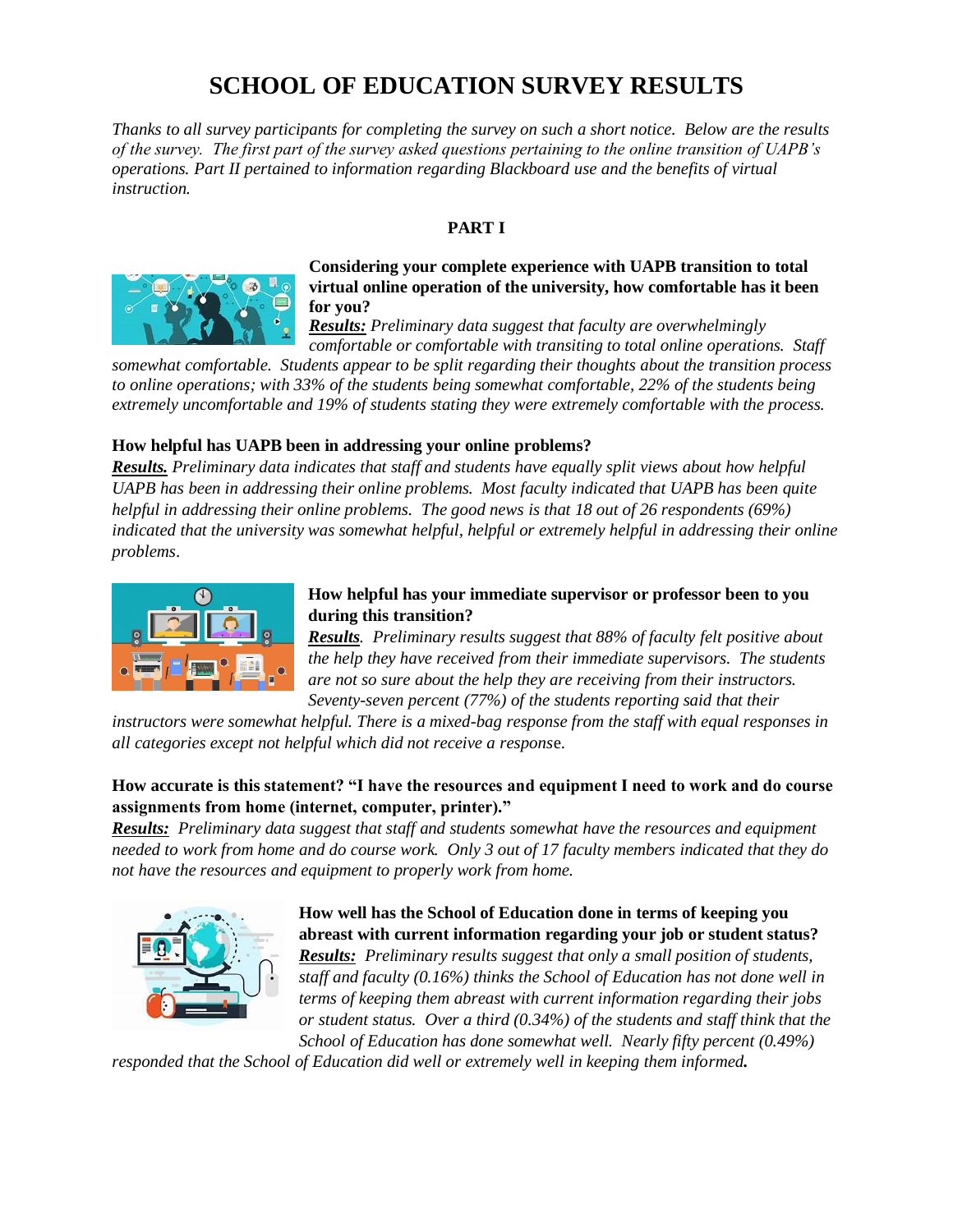# **SCHOOL OF EDUCATIOIN SURVEY RESULTS PART II -Blackboard**



#### **Faculty Results**

- A large portion (94%) of the faculty (16 out of 17 faculty) find Blackboard useful and easy to use.
- Between 53% and 58% (or 9 or 10 faculty) reports positive benefits from being online
- Slightly fifty-percent (48%-52%) expected to use

blackboard more and would like to continue working and teaching virtually.

• Fourteen out of seventeen faculty or 82% said they were satisfied with the way UAPB School of Education was handling virtual learning and work environments for students, staff and faculty.



## **Staff Results**

Most staff members didn't complete the Blackboard portion of the survey. This is understandable because they most likely don't use Blackboard in their line of work unless they are enrolled in a college program

The remaining staff that uses Blackboard either agreed or strongly agreed to the ease and usefulness of Blackboard as a

learning system.

- Staff somewhat agreed to the benefits of being virtual and would like to continue working virtually.
- Staff suggested they were somewhat satisfied with the way UAPB School of Education was handling virtual learning and working environments for students, staff and faculty.



# **Student Results**

- Students generally agree that they find Blackboard to be easy and useful.
- Fewer students see the benefits of being totally online.
- Most of the students expected to have work online but the majority of students reporting do not want to continue with total online classes once the crisis ends.

• The majority of the students are satisfied with way virtual learning is being handled by UAPB School of Education.